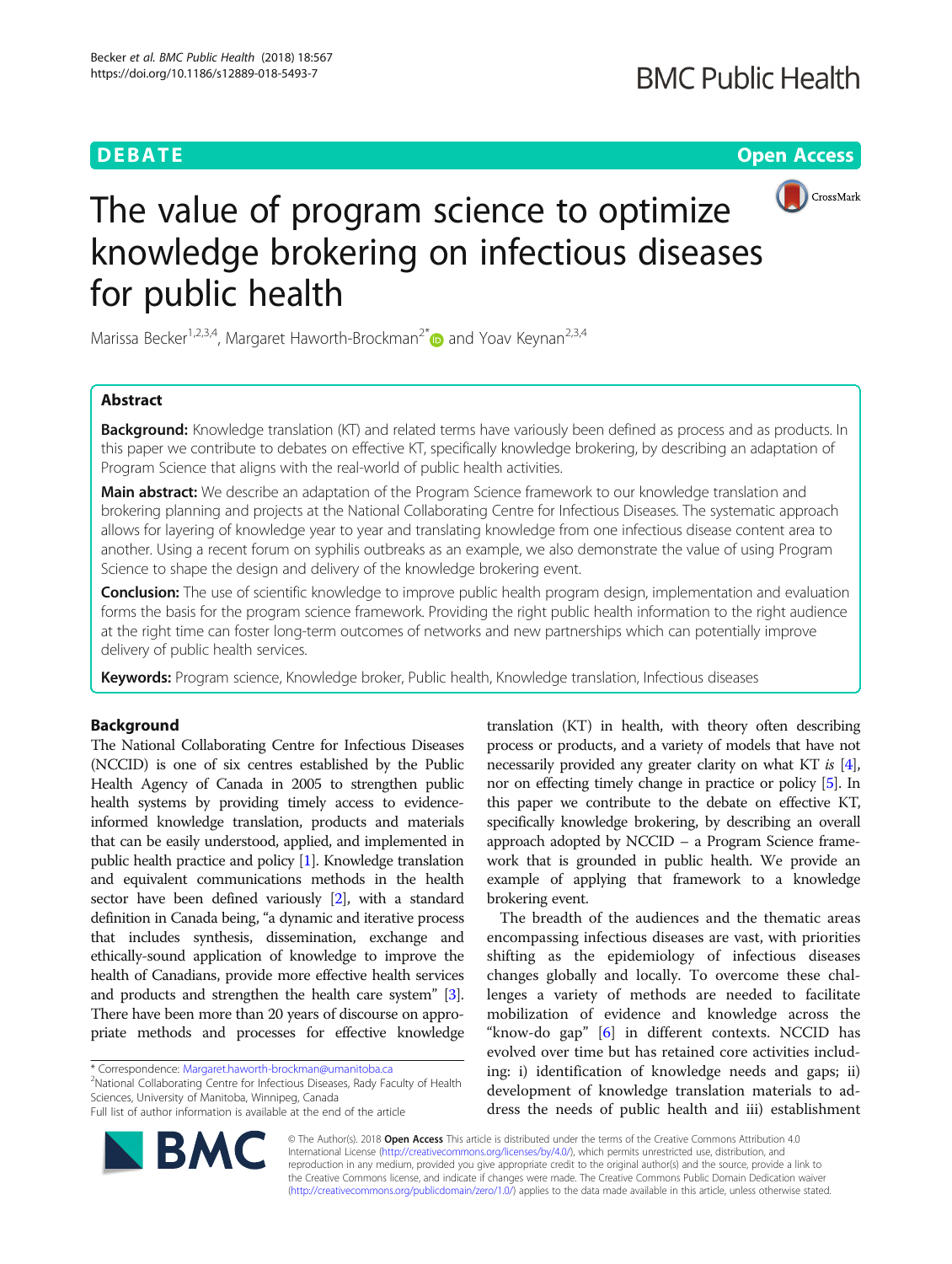and maintenance of networks for knowledge sharing [\[1](#page-3-0)]. Specifically, NCCID has positioned itself as a knowledge broker, creating opportunities for exchange of evidence that lead to integrating evidence in practice and policy [[4,](#page-3-0) [7,](#page-4-0) [8\]](#page-4-0).

Developing and sustaining inter-connected knowledge products is key for achieving longer term knowledge translation objectives and supporting the advancement of public health. Given often competing priorities, advancing knowledge translation for public health requires forwardlooking and coordinated choices. To ensure that NCCID addresses priority areas, meets the needs of stakeholders and audiences, and remains nimble and responsive to emerging infectious diseases, we have adapted and applied a Program Science framework to shape our five-year plan and our annual activities, ensuring continued engagement of stakeholders, enduring relationship with our key audiences in public health and re-affirming our credibility within our thematic areas.

# Main text

Program science is the systematic application of theoretical and empirical knowledge to optimize the scale, quality and impact of public health programs [[9,](#page-4-0) [10](#page-4-0)]. It has been applied as both a program and research framework with a focus on prevention of sexually transmitted infections (STI) and HIV and more recently on maternal and child health [\[11\]](#page-4-0). Program science was conceived as an approach to bridge the disconnect between researchers, public health programmers, and policy makers. It aims to ensure that research and science are embedded within public health programs and that public health programs drive research questions based on field-level challenges and knowledge gaps.

There are three domains to program science which mirror a program cycle: i) strategic planning; ii) program implementation; and iii) program management and evaluation (Table 1). The strategic planning domain centres on making informed decisions about priorities and resource allocation. The implementation phase then focuses on making informed decisions about 'where', 'what' and 'how' to deliver interventions. The third, program evaluation, requires the generation of robust evidence as part of program management. These three spheres link together to allow for an ongoing and iterative process for the re-development and re-design of programs to respond to program indicators and outcomes, and to evolving epidemics, structures and drivers of infectious diseases. Linking the three domains contributes to program improvement and responsiveness to emerging promising practices and knowledge gaps.

Work led by the National Agency for the Control of AIDS (NACA) in Nigeria provides an example of a Program Science framework applied at the country level. Table 1 The domains of program science for public health programs, as described by Blanchard and Aral [[9](#page-4-0)]

| Domains of Practice       | Spheres of Evidence                                                                                  | Intended Outcomes                                                                                             |
|---------------------------|------------------------------------------------------------------------------------------------------|---------------------------------------------------------------------------------------------------------------|
| Strategic Planning        | Epidemiology<br>Transmission<br>dynamics<br>Policy analysis                                          | Define prevention<br>objectives<br>Prioritize the right<br>populations<br>Match strategy to<br>epidemic phase |
| Program<br>Implementation | Efficacy and<br>effectiveness<br>Operations<br>research                                              | Select the intervention<br>mix<br>Implement interventions<br>effectively                                      |
| Program Management        | Surveillance<br>Monitoring and<br>evaluation<br>Operations<br>research<br>Health systems<br>research | Achieve high coverage<br>Maximize efficiency<br>Alter programs when<br>appropriate                            |

NACA conducted epidemic appraisals – including geographic mapping and enumeration of key populations most at risk for HIV and assessing relevant behavioural patterns – to understand local heterogeneity in the HIV epidemic. The results of these appraisals were used to develop state-specific plans, with detailed program monitoring, for HIV prevention [\[12](#page-4-0), [13](#page-4-0)].

# Adapting program science for knowledge brokering

To address complex public health questions such as HIV, public health program managers and policy makers require timely evidence to inform their decision-making. NCCID adapted and applied the Program Science framework as an internal operational approach with the goal of using a systematic approach to the development and implementation of our knowledge brokering work plans.

Each year we develop activities and knowledge products for brokering with public health audiences within the Program Science framework domains: strategic planning related to the drivers of infectious diseases and identification of where burden of disease is a priority; public health responses and interventions; and monitoring and evaluation programs and policies (Table [2\)](#page-2-0). This allows us to be strategic in developing a series of linked work plans so that each year builds on learnings and successes from the prior year. Specific topics are chosen based on national infectious disease priorities, such as tuberculosis and antimicrobial stewardship, while taking into consideration heterogeneity and epidemic changes at the provincial and regional level, such as with STIs and HIV. Within the framework, work plan activities within these topics might focus 1 year on strategic planning and then the following year on program implementation – or we might translate lessons from strategic planning on tuberculosis 1 year to strategic planning on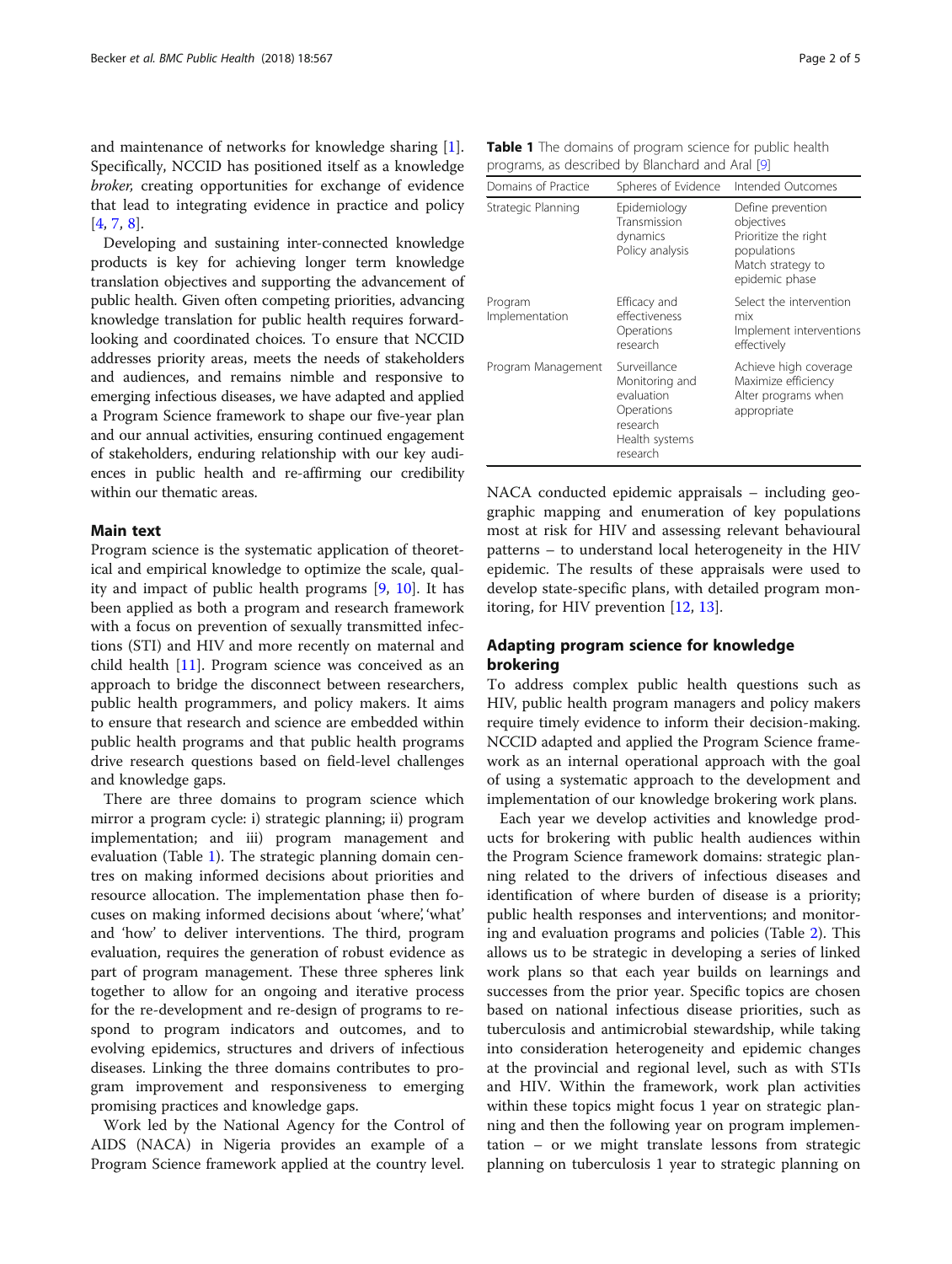<span id="page-2-0"></span>Table 2 Examples of 1 year's topics of knowledge brokering and translation for NCCID, applied to an adaptation of the program science framework

| Domains of Practice                                                 | NCCID Topics of Evidence & Knowledge                                                                                                                            | Intended Outcomes for Public Health                               |
|---------------------------------------------------------------------|-----------------------------------------------------------------------------------------------------------------------------------------------------------------|-------------------------------------------------------------------|
| Drivers & Burdens of Infectious Diseases<br>(Strategic Planning)    | Drivers & burden of TB in diverse populations<br>Drivers & burden of poor oral health in refugee<br>populations<br>Drivers & burden of STIs in Indigenous youth | Choose:<br>Best strategy<br>Right populations<br>Right time       |
| Public Health Responses & Interventions<br>(Program Implementation) | Novel approaches to syphilis outbreaks in two<br>geographies in Canada<br>Appropriate responses for TB in the north<br>Regional programs for Syrian refugees    | Do:<br>The right things<br>The right way                          |
| Monitoring and Evaluation (Program<br>Management)                   | Big data for outbreak management<br>HIV Cascade treatment indicators<br>Directory of AMS programs in Canada                                                     | Fnsure:<br>Appropriate scale<br>Efficiency<br>Change, when needed |

HIV the following year. The ability to address topics across the domains enriches the engagement of partners and networks working towards a meaningful outcome of better public health programs. The aim of this framework adaptation is that within NCCID we can ensure that we provide knowledge and evidence that can be used in each of the Program Science domains and also be applied to other public health topics. This situates the knowledge to allow public health mangers and decisionmakers to adapt comprehensive responses for complex infectious diseases in local contexts.

In the course of adapting Program Science to our work planning, it became evident that knowledge brokering activities do not or should not always be located in one domain over another, but the framework nevertheless serves as a guide. In the following section, we illustrate this application of program science within a topic area using an example from work on syphilis.

Syphilis has re-emerged from a state of very low incidence in North America to 23,872 syphilis cases reported in 2015 (compared to 6,103 in 2001) in the United States [[14](#page-4-0)]. Men who have sex with men (MSM) continue to account for the majority of primary and secondary syphilis cases in 2015; 14,229 (59.6%) cases were among MSM. Syphilis rates in Canada showed a dramatic increase, rising by 101.0% between 2003 and 2012, from 2.9 to 5.8 per 100,000 [[15](#page-4-0)]. Although pan-Canadian data are lagging due to jurisdictional health care responsibilities, the trends appear to follow similar patterns. Over the past few years, some changes have been observed with the migration of the epidemic outside urban centres into rural and remote areas as well as shifts into heterosexual populations [[14](#page-4-0), [16](#page-4-0), [17\]](#page-4-0). The need for public health to address these changing demographics requires translating knowledge from the urban epidemic while developing specific strategies that take into account rural, remote, northern and cultural contexts.

Responding to requests from networks of practitioners and programmers across Canada, NCCID planned an event in the fall of 2016 to provide a broader perspective of the changing epidemiology, bringing together both urban and northern and rural public health personnel [[18\]](#page-4-0). In consultation with more than 35 stakeholders across the country, who frequently named colleagues who could contribute to the event, NCCID structured the meeting for urban and northern public health personnel to meet and exchange on syphilis strategies. In all, 42 participants were invited; practitioners, program coordinators, epidemiologists, researchers, policy makers, front-line workers attended from across the Canadian territories and provinces, representing diversity across geographical locations, areas of expertise, and levels of public health authority. Based on the consultations on what would be meaningful for participants, NCCID developed the agenda to foster a flow of information that started with sharing evidence and data on the shifts in the epidemic burden and drivers of disease that guided their context-specific strategic planning (domain one). Participants then presented cases of their program implementation responses (domain two) – promising practices as well as efforts that were not deemed successful. Program monitoring and evaluation (domain three) were not emphasized in the course of the day-and-a-half meeting, although new results from mathematical modelling of syphilis in Manitoba suggests the value of targeting urban-dwelling individuals at risk for syphilis reinfections and can inform near-future strategic planning and subsequent program interventions, demonstrating the iterative nature of program science.

NCCID's report and analysis of the meeting (unpublished) is a summary of interventions that have been tried including those with limited effect and those that show some promise, with an analysis of contextual barriers and enablers related to these interventions. Commonalities for the northern and urban syphilis epidemics were identified, including the need to strengthen sexual health promotion and inclusive access to health services and de-emphasize "risky" sexual activity. Different interventions were also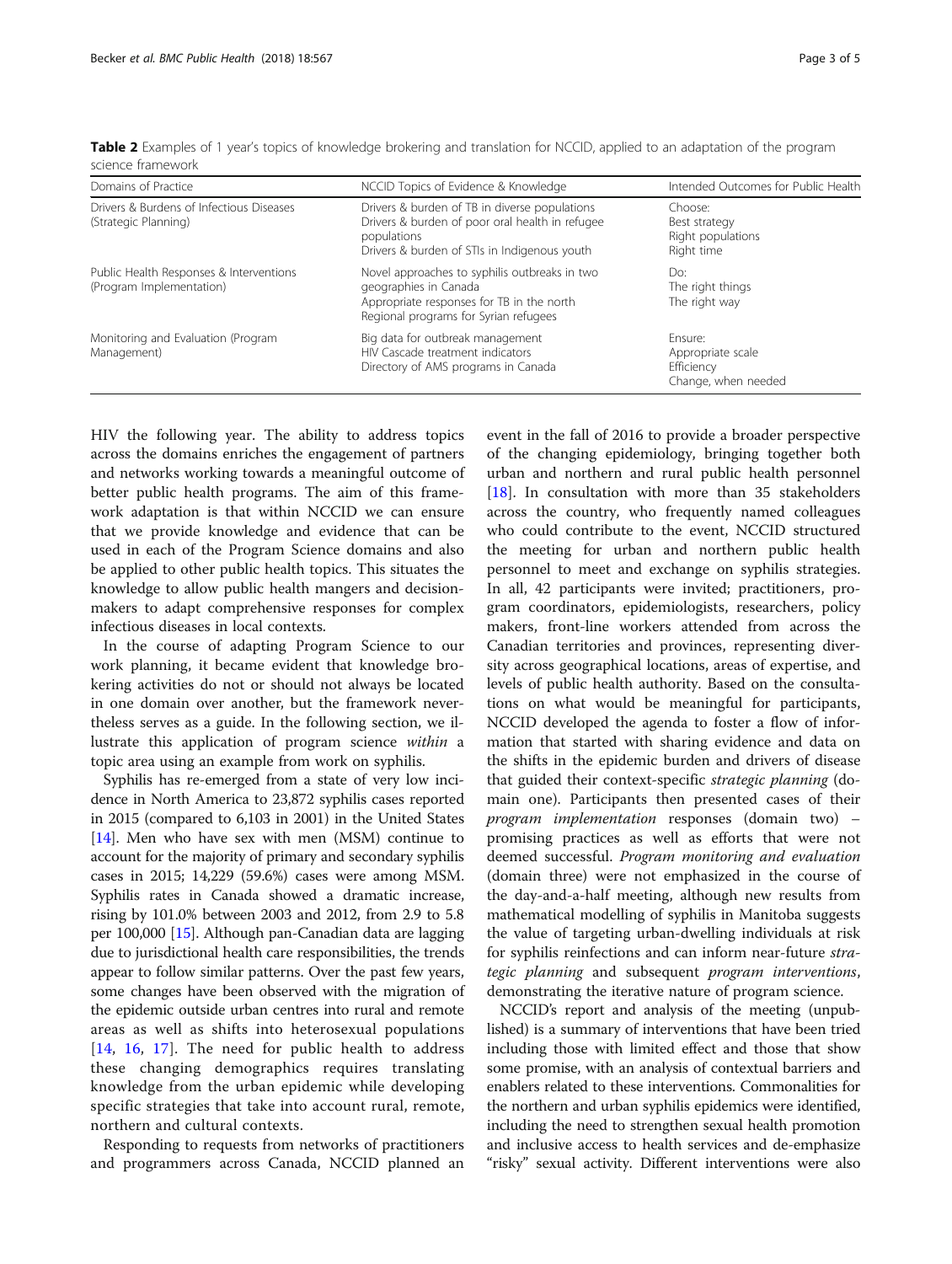<span id="page-3-0"></span>discussed, as in the priority of addressing sexual and gender-based violence in arctic and rural communities, in comparison to discussions of successful use of social media apps for urban male communities.

NCCID staff did not use the syphilis event to explicitly engage participants in an exploration of Program Science. However, we found that organizing our thinking within the framework as we prepared for the event, and in communicating the results after the event, clarified where there are knowledge gaps and opportunities for further knowledge brokering in this topic area (such as in evidence on public health monitoring and evaluations of innovative responses). NCCID's role in creating a space for conversation between urban and northern public health players also sparked a new network of medical officers of health in rural, remote and northern Canada which will generate new occasions for translating lessons to other priority areas in communicable diseases. In our assessment, these outcomes signify real-world and pragmatic examples of closing the "know-do" gap, while at the same time fitting knowledge brokering with public health information and program cycles; outcomes which have been seen by Urquart et al. [\[19](#page-4-0)] but which have not typically been made explicit in any reviews of knowledge translation research to date [[7\]](#page-4-0). This example also illustrates impact that extends beyond the specific activity, including future activities and networks that were fostered.

# Conclusion

The use of scientific knowledge to improve public health program design, implementation and evaluation forms the basis for the program science framework. Providing the right public health information to the right audience at the right time has the potential to improve delivery of public health services.

Knowledge translation and brokering of evidence to support decision-making in public health requires assessment of the knowledge itself, understanding of the audiences and continued engagement. Program Science provides a useful framework to guide knowledge translation work for infectious diseases and public health and allows for the iterative process that is critical for success and responsiveness of public health programs. In this paper, we describe the adaptation and application of the Program Science framework to NCCID's work in knowledge brokering. This systematic approach allows for layering of knowledge year to year and translating knowledge from one infectious disease content area to another. The progress of projects within the thematic areas, covering the domains of program science allows for incorporation of guidance from the audience, adaptation to changing needs, and the inclusion of evolving best practices in the choice of tools and knowledge products that are provided by the knowledge broker. These allow for continued relevance and ongoing partnerships to feed into a dynamic work plan. We will monitor whether the Program Science framework facilitates approaches to the three domains that transcend different topics.

#### **Abbreviations**

HIV: Human immunodeficiency virus; KT: Knowledge translation; MSM: Men who have sex with men; NACA: National Agency for the Control of AIDS (Nigeria); NCCID: National Collaborating Centre for Infectious Diseases; STI: Sexually transmitted infection

#### Acknowledgements

Dr. Sevgi Aral, Associate Director, Centers for Disease Control and Prevention, Science Division of STD Prevention, for her critical review of early drafts as well as comments by reviewers. The National Collaborating Centre for Infectious Diseases advisory board, for support in program development and implementation.

#### Funding

National Collaborating Centre for Infectious Diseases receives contribution funds from the Public Health Agency of Canada. The Agency had no role in writing, interpretation or analysis of this paper. The views expressed herein do not necessarily represent the views of the Agency. This is NCCID project no. 331.

#### Authors' contributions

MB and YK conceived the paper. MB, YK and MH-B were major contributors to the manuscript. All authors read and approved the final manuscript.

#### Ethics approval and consent to participate

Not applicable

#### Competing interests

The authors declare that they have no competing interests.

# Publisher's Note

Springer Nature remains neutral with regard to jurisdictional claims in published maps and institutional affiliations.

#### Author details

<sup>1</sup> Centre for Global Public Health, Rady Faculty of Health Sciences, University of Manitoba, Winnipeg, Canada. <sup>2</sup>National Collaborating Centre for Infectious Diseases, Rady Faculty of Health Sciences, University of Manitoba, Winnipeg, Canada. <sup>3</sup>Section of Infectious Diseases, Faculty of Medicine, University of Manitoba, Winnipeg, Canada. <sup>4</sup> Departments of Internal Medicine, Medical Microbiology and Community Health Sciences, Winnipeg, Canada.

# Received: 11 October 2017 Accepted: 20 April 2018 Published online: 02 May 2018

#### References

- 1. National Collaborating Centre for Infectious Diseases. About NCCID [Internet]. 2018 [cited 2018 Jan 29]. Available from: [https://nccid.ca/about](https://nccid.ca/about-nccid/)[nccid/](https://nccid.ca/about-nccid/)
- 2. Graham ID, Logan J, Harrison MB, Straus SE, Tetroe J, Caswell W, et al. Lost in knowledge translation: time for a map? J Contin Educ Heal Prof. 2006; 26(1):13–24.
- 3. Canadian Institute for Health Research. Knowledge Translation at CIHR [Internet]. [cited 2018 Jan 29]. Available from: [http://www.cihr-irsc.gc.ca/e/](http://www.cihr-irsc.gc.ca/e/29418.html) [29418.html](http://www.cihr-irsc.gc.ca/e/29418.html)
- 4. Haworth-Brockman MJ. Translating knowledge to practice: The case for knowledge brokering. Winnipeg: National Collaborating Centre for Infectious Diseases. Available from [https://nccid.ca/translatingknowledge](https://nccid.ca/translatingknowledge-practice-case-knowledge-brokering/?hilite=%27broker%27)[practice-case-knowledge-brokering/?hilite=%27broker%27](https://nccid.ca/translatingknowledge-practice-case-knowledge-brokering/?hilite=%27broker%27).
- 5. Grimshaw JM, Eccles MP, Lavis JN, Hill SJ, Squires JE. Knowledge translation of research findings. Implement Sci [Internet]. 2012;7(1):50–66.
- 6. Greenhalgh T, Wieringa S. Is it time to drop the "knowledge translation" metaphor? A critical literature review. J R Soc Med. 2011 Dec;104(12):501–9.